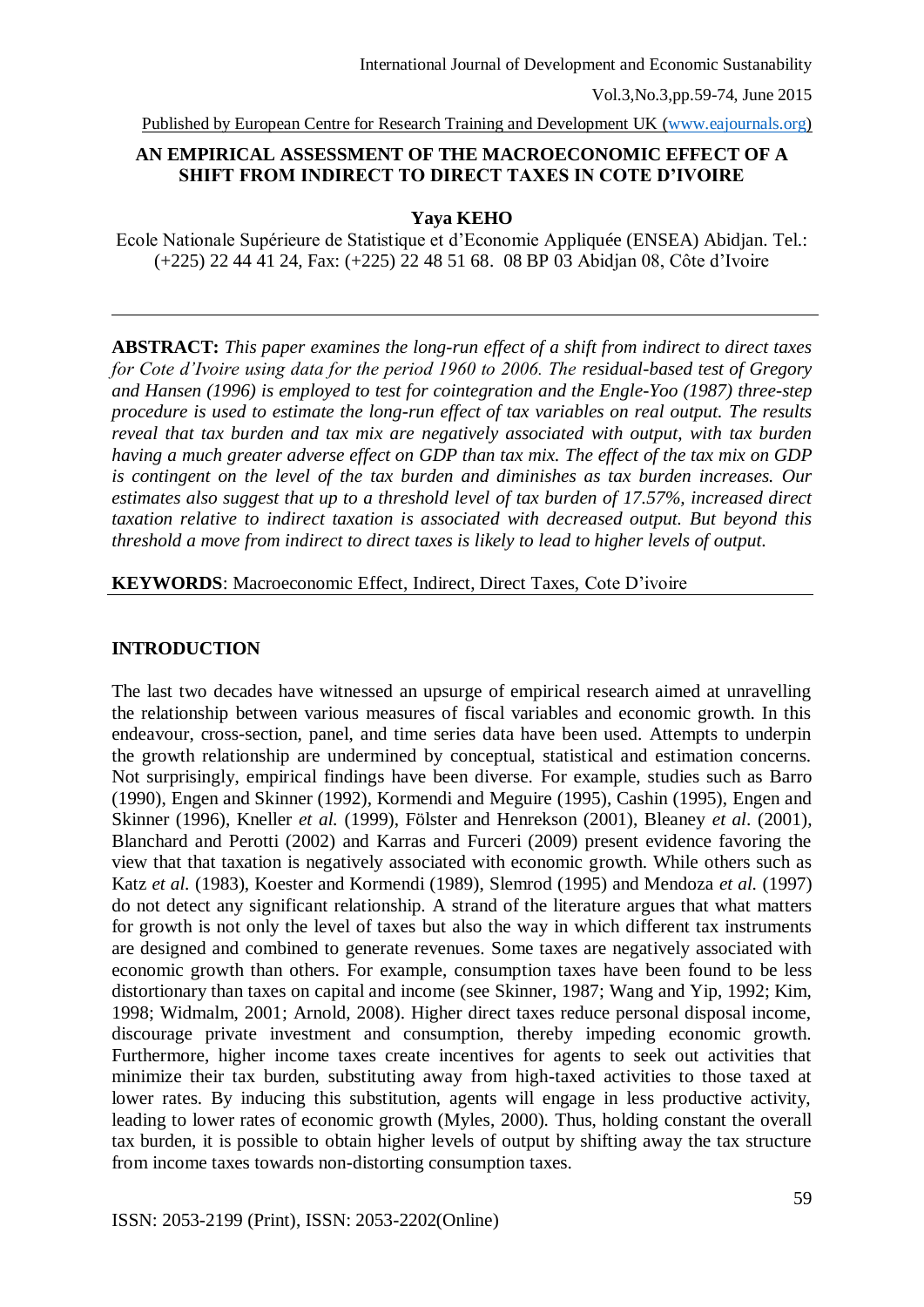#### Published by European Centre for Research Training and Development UK [\(www.eajournals.org\)](http://www.eajournals.org/)

The tax policy in Cote d'Ivoire has been scrutinized and revised continuously since 1960. The country has undertaken a series of reforms in its tax system aiming at increasing tax revenues and promoting economic growth. Some of the reforms intended to extend the tax base, reduce exemptions and improve the collecting system by decentralizing the fiscal administration and eliminating fraud<sup>1</sup>. Despite these reforms, the overall tax rate shows a downward trend, declining from 21.6% in 1965 to 17.5% in 1990 and 15% in 2006. The tax performance does not meet the requirement of convergence criteria that target a level of tax revenues exceeding 17% of GDP<sup>2</sup>. Over the same time period, the share of indirect taxes in total tax revenues has fallen, declining from 85.5% in 1965 to 72.4% in 1990 and 70% in 2006. In the eyes of some observers, a reduction in direct taxes can help reducing tax avoidance<sup>3</sup> and improving tax burden as well as economic growth. With respect to economic performance, the country enjoyed two decades (1960-1980) of good economic performance and entered in a long period of economic crisis. Domestic adjustment strategies pursued during the 1980s failed to boost economic activity and to close all deficits. As a necessary response to the failure of macroeconomic policies, the country experienced the devaluation of its currency on January 11, 1994. The devaluation accompanied by structural reforms led to an encouraging recovery: economic performance has strengthened significantly from 1994 and budget deficits fell. But all will change on December 24, 1999, when rebels overthrew the government in the country's first military coup. Since that time, the political agenda of Côte d'Ivoire has been dominated by political and social tensions. Today, government is looking for revenues to rebuild the country's infrastructures and boost the economic activity.

Our objective in this paper is to contribute to the tax-growth literature by examining the case of Côte d'Ivoire looking in particular if there is any evidence that taxation plays a role in explaining the process of economic growth. More precisely, the study addresses the following questions. How are taxes related to economic output? Which component of the tax structure – the tax burden or the tax mix –has the more potent influence on the real GDP? What is the effect on real GDP of moving from indirect to direct taxes? To provide answers to these questions, we use annual time-series data for the period 1960 to 2006.

The remainder of the paper is organized as follows. Section 2 outlines the methodological framework. We first use Data Envelopment Analysis to isolate the influence of non-tax variables on economic growth. Next, we use econometric methods to estimate the separate growth effects of the tax burden and the tax mix. We undertake a thorough investigation of the unit root properties of the data. To this end, apart from using standard unit root tests, we also employ the Zivot and Andrews (1992) test. The appealing aspect of this test is that it allows one to establish the unit root properties of the data in the presence of one structural break. An important contribution here is that we calculate critical values specific to our sample size. We next apply the residual-based cointegration test developed by Gregory and Hansen (996) to examine the existence of a long-run relationship between the variables under

<u>.</u>

<sup>&</sup>lt;sup>1</sup> An overview of a chronology of fiscal reforms implemented in Côte d'Ivoire from 1960 to 2006 can be found in "*Code Général des Impôts, Livre de procedures fiscales, Autres textes fiscaux, 2007*", Direction Générale des Impôts, Côte d'Ivoire.

<sup>&</sup>lt;sup>2</sup> Côte d'Ivoire is member of the West African Economic and Monetary Union. This union has adopted in 1994 convergence criteria aiming at explicit targets for inflation, public debt and deficits to monitor the fiscal situation of the member countries. To meet the convergence criteria, the member countries should, among others, increase tax revenues over 17% of GDP and keep public deficit at a minimum of zero percent of GDP. <sup>3</sup> Fiscal fraud amounts to 500 trillions of FCFA, some 31% of total tax revenue.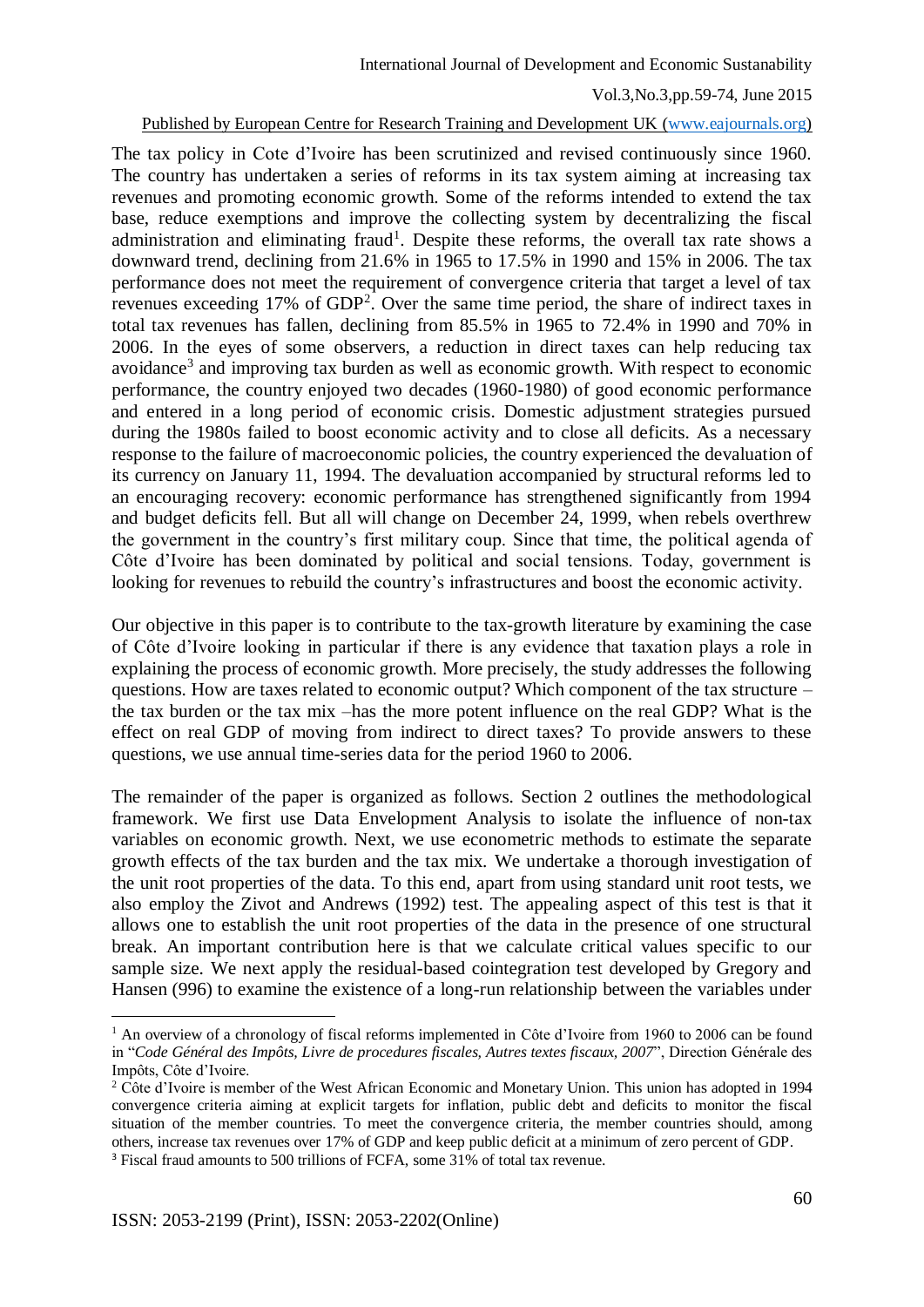#### Published by European Centre for Research Training and Development UK [\(www.eajournals.org\)](http://www.eajournals.org/)

the hypothesis of structural break. Section 3 presents and discusses the empirical results of the study. Finally, Section 4 summarizes the main findings.

## **METHODOLOGY**

### **Model specification**

Traditional growth accounting approach based on aggregate function originally developed by Solow (1956) is still the most widely used method for establishing factors influencing growth of countries. The approach has been extensively revised to incorporate human capital (Lucas, 1988) and public spending (Barro, 1990). In its simplest form, an aggregate production function is described as follows:

$$
\log(Y_t) = \gamma + \alpha \log(K_t) + \beta \log(L_t) + \mu_t \tag{1}
$$

where Y=aggregate output, K is the economy's capital stock; L is the labor force, and  $\alpha$  and  $\beta$  are the elasticities of real GDP with respect to K and L. As Engen and Skinner (1996) explain, tax policy directly and indirectly affects the aggregate output through all variables on the right side of Eq. (1). Income, business and consumption taxes can alter the incentives to invest in physical and human capital, and therefore altering the growth rates of human and physical capital, as well as technical progress. Furthermore, tax policy can also influence the relative cost of physical and human capital and research and development expenditures, and thereby influencing input elasticities for human and physical capital and productivity growth.

We consider two separate measures of tax policy. One is the tax burden defined as the ratio of tax revenue to GDP  $(b=(I+D)/Y)$  and the other is the tax mix defined as the ratio of indirect tax to direct tax revenue (*m=I/D*). Since these tax variables influence all the variables on the right hand side of Eq. (1), we replace the production function Eq. (1) with:

$$
Y_t = f(b_t, m_t, Z_t) + \mu_t \tag{2}
$$

where  $Z_t$  is a vector of other non-tax economic growth determinants and  $\mu_t$  represents an error term.

The empirical problem with Eq.(2) is that many of the non-tax variables in Z cannot be observed. If the variables in Z were uncorrelated with the tax variables, we could estimate Eq. (2) without concern for bias, even if we ignore Z and treat it as a vector of omitted variables (see Frisch-Waugh theorem). However, following the arguments of Engen and Skinner (1996), the assumption of no correlation between the non-tax variables in Z and the tax variables (tax burden and tax mix) is not reasonable. One approach for dealing with this problem is to use instrumental variables techniques. However such an option is made difficult by the selection of appropriate instruments. Also, parameter estimates are likely to be sensitive to the selection of instruments. To overcome these difficulties an alternative approach based on Data Envelopment Analysis (DEA) is adopted in this study. The objective of this linear programming model is to isolate the influence of the unobserved factors in Z on GDP prior to the estimation of Eq.  $(2)$ .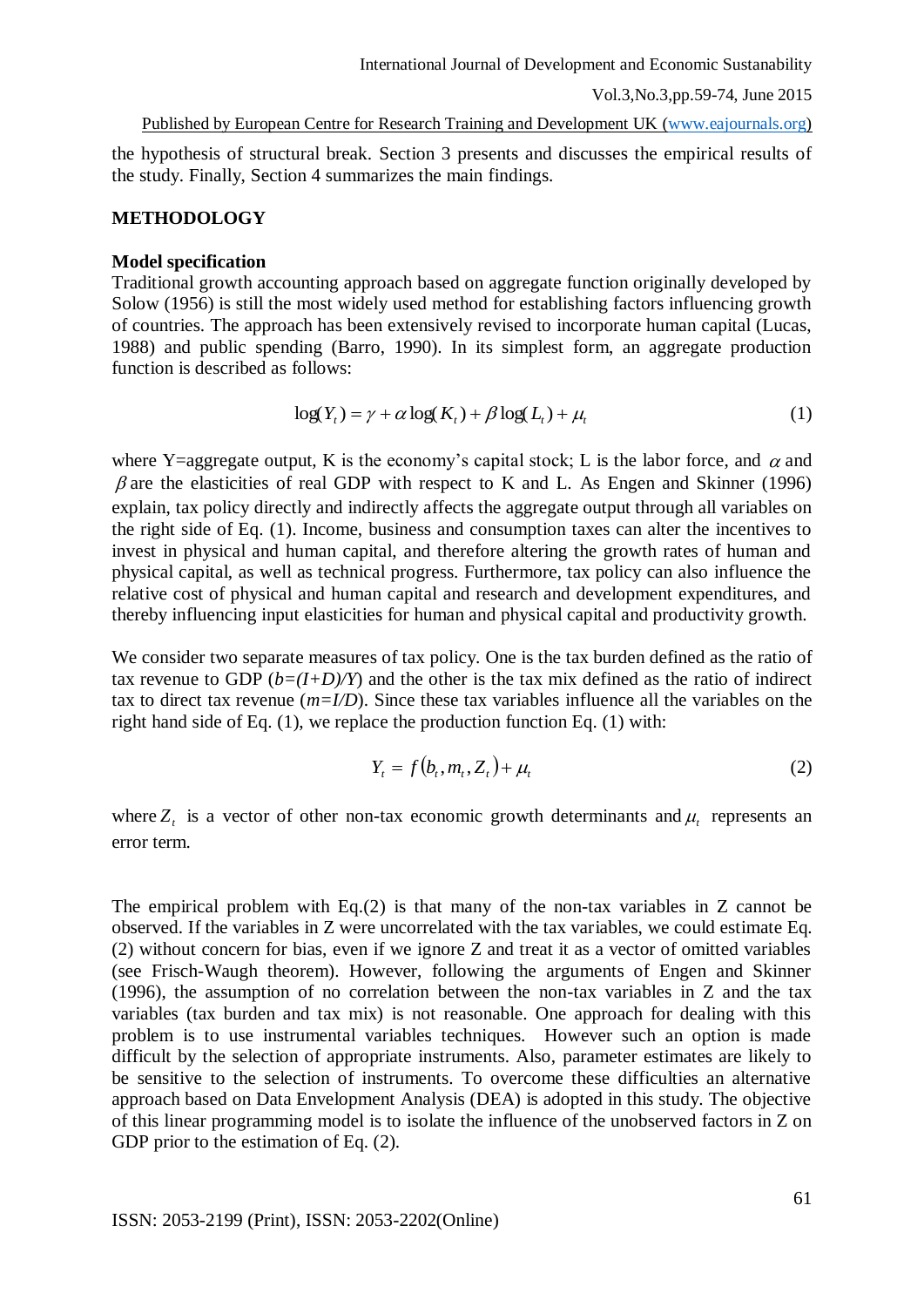Published by European Centre for Research Training and Development UK [\(www.eajournals.org\)](http://www.eajournals.org/)

Data Envelopment Analysis is a linear programming-based methodology to measure the efficiency of multiple decision-making units (DMUs) when the production process presents a structure of multiple inputs and outputs (see Charnes *et al*., 1994; Ramanathan, 2003; Ray, 2004). It aims to measure how efficiently a unit uses the resources available to generate a set of output. Efficiency is defined as a weighted sum of outputs to a weighted sum of inputs. As its name suggests, DEA envelops the data so that observations on the "edge of the envelope" represent economic frontiers. The "edge of the envelope" is used to determine how far the remaining observations are from the frontier using a simple scaling factor. Assuming that there are *n* DMUs, each with *m* inputs and *s* outputs, the relative efficiency score of a test DMU  $p$  is obtained by solving the following model:

$$
Max_{u,v} \frac{\sum_{k=1}^{s} v_k y_{kp}}{\sum_{j=1}^{m} u_j x_{jp}}
$$
  
s.t. 
$$
\frac{\sum_{k=1}^{s} v_k y_{ki}}{\sum_{j=1}^{m} u_j x_{ji}} \le 1, \forall i
$$
  

$$
v_k, u_j \ge 0 \quad \forall k, j
$$
  
(3)

Where  $y_{ki}$  is the amount of output *k* produced by DMU *i*,  $x_{ii}$  is the amount of input *j* utilized by DMU *i*,  $v_k$  is the weight given to output *k*, and  $u_i$  the weight given to input *j*. One problem with this fractional program is that it has an infinite number of solutions. To avoid this one *m*

can impose the constraint  $\sum u_i x_{in} = 1$  $\sum_{j=1} u_j x_{jp} =$ *j*  $u_j x_{jp} = 1$  and the programme becomes:

*s*

$$
Max_{u,v} \sum_{k=1}^{m} v_k y_{kp}
$$
  
s.t. 
$$
\sum_{j=1}^{m} u_j x_{jp} = 1
$$
  

$$
\sum_{k=1}^{s} v_k y_{ki} - \sum_{j=1}^{m} u_j x_{ji} \le 0 \quad \forall i
$$
  

$$
v_k, u_j \ge 0 \quad \forall k, j
$$
 (4)

The above problem is run *n* times in identifying the relative efficiency scores of all the DMUs. Each DMU selects input and output weights that maximize its efficiency score. In general, a DMU is considered to be efficient if it obtains a score of 1 and a score of less than 1 implies that it is inefficient. The dual problem associated with (4) is: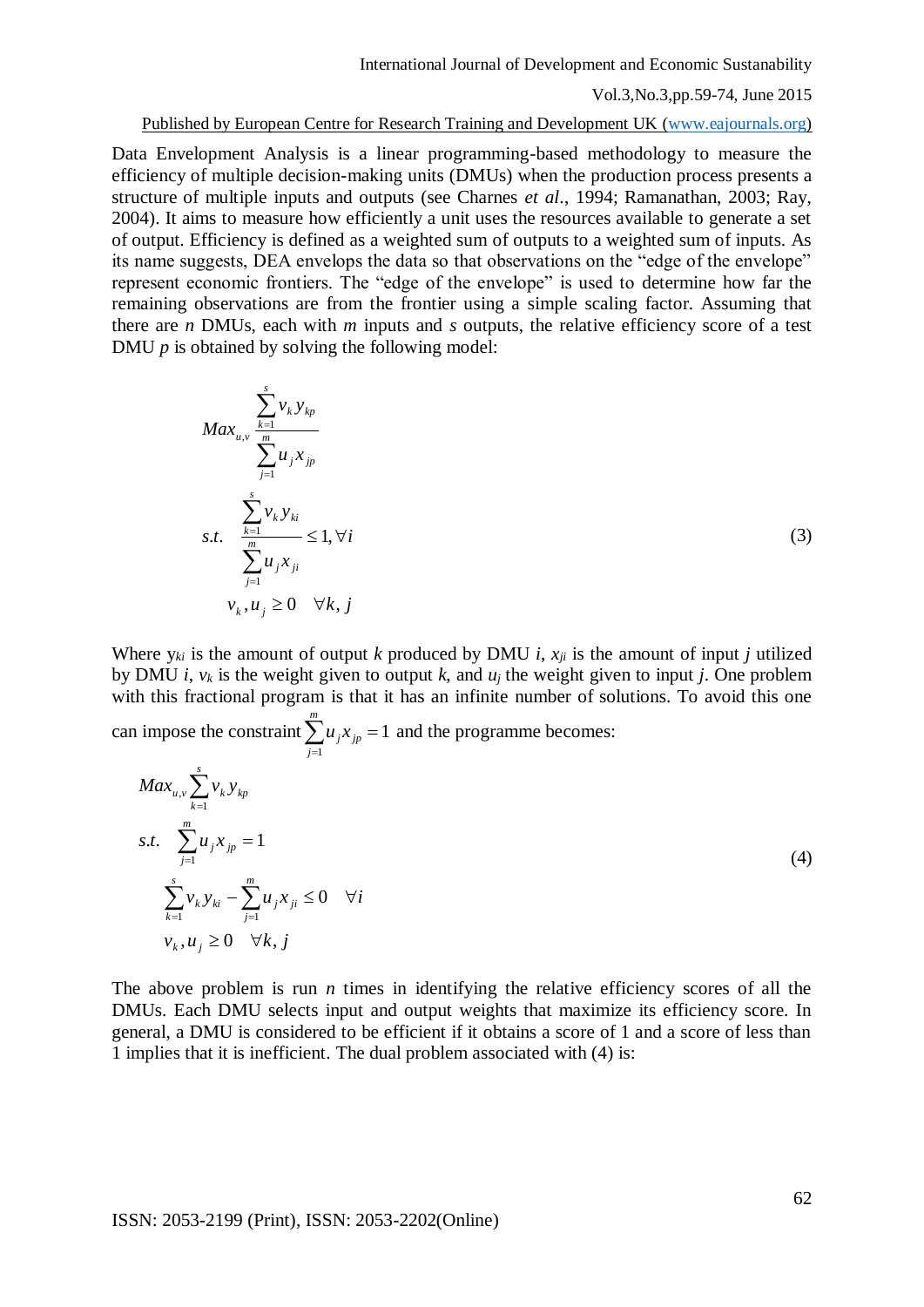Published by European Centre for Research Training and Development UK [\(www.eajournals.org\)](http://www.eajournals.org/)

$$
Min_{\theta,\lambda} \theta
$$
  
s.t. 
$$
\sum_{i=1}^{n} \lambda_i x_{ji} - \theta x_{jp} \le 0, \forall j
$$

$$
\sum_{i=1}^{n} \lambda_i y_{ki} - y_{kp} \ge 0 \quad \forall k
$$

$$
\lambda_i \ge 0 \quad \forall i
$$

$$
\sum_{i=1}^{n} \lambda_i = 1
$$
 (5)

where  $\theta_i$  is the efficiency score, and  $\lambda_i$  s are dual variables.

In this study, two input variables  $(m=2)$  and one output variable  $(s=1)$  are considered for efficiency measurement. Input variables include the ratio of GDP to direct taxes (Y/D) and the ratio of GDP to indirect taxes  $(Y/I)$ . The output variable is real output in index numbers, i.e.  $GDP<sub>t</sub>$  / max( $GDP<sub>t</sub>$ ). Thus, the linear program seeks the smallest reciprocal tax burden or, equivalently, the heaviest tax burden, which is consistent with the observed real GDP, given a history of observed tax burdens and real GDP in the economy over the time period. The linear programme to be solved is:

$$
Min_{\theta,\lambda} \theta
$$
  
s.t. 
$$
\sum_{t=1}^{T} \lambda_{t} \left( \frac{Y_{t}}{D_{t}} \right) - \theta \left( \frac{Y_{p}}{D_{p}} \right) \le 0
$$
  

$$
\sum_{t=1}^{T} \lambda_{t} \left( \frac{Y_{t}}{I_{t}} \right) - \theta \left( \frac{Y_{p}}{I_{p}} \right) \le 0
$$
  

$$
\sum_{t=1}^{T} \lambda_{t} y_{t} - y_{p} \ge 0
$$
  

$$
\lambda_{t} \ge 0 \quad \forall t
$$
  

$$
\sum_{t=1}^{T} \lambda_{t} = 1
$$
 (6)

As explained earlier, the programme given by  $(6)$  is solve T=47 times, once for each year in the data. A value of  $\theta$  is then obtained for each year. For year  $p$  the program tries to find the largest increase in the indirect and direct tax burden consistent with the constraints. The first two constraints require that the increase in the direct (indirect) tax burden, as measured by the reciprocal direct (indirect) tax share of income, cannot exceed a linear combination of all other years' tax burdens. The third constraint requires that a linear combination of all other years' growth rates cannot be exceeded by the growth rate in year *p*. The final T+1 constraints force the linear combinations to be convex with non-negative weights.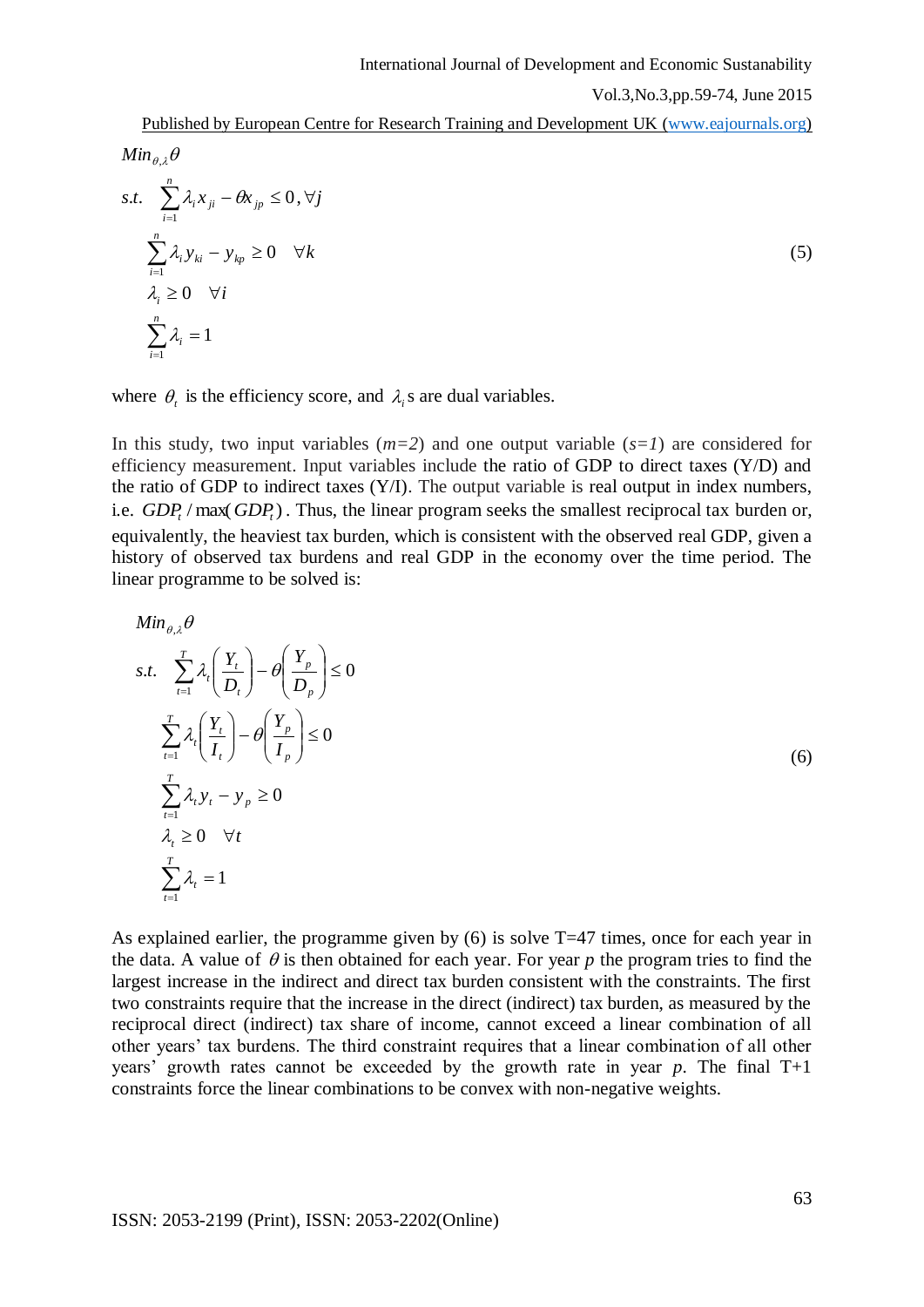Published by European Centre for Research Training and Development UK [\(www.eajournals.org\)](http://www.eajournals.org/)

The solution  $\theta_t$  is interpreted as a normalised proxy for the unobserved non-tax influences  $Z_t$ on economic output and used to filter GDP fluctuations out of the system. Thus, the estimable equation becomes:

$$
\log(y_t) - \log(\theta_t) = \log(\widetilde{y}_t) = \phi_0 + \phi_b b_t + \phi_m m_t + \phi_{bm} b_t \times m_t + \mu_t \tag{7}
$$

We are interested in how taxation affects GDP. Taking the differential of Eq. (7) we obtain the time-varying long-run effect of the tax mix:

$$
\frac{\partial \log(\widetilde{y}_t)}{\partial m_t} = \phi_m + \phi_{bm} b_t \tag{8}
$$

Thus, Eq.(7) allows the effect of tax mix to depend on the tax burden. If  $\phi_m$  is positive and  $\phi_{bm}$  is negative, the effect of tax mix on GDP falls as tax burden increases. The appropriate threshold value of tax burden would be *bm*  $b^* = -\frac{\varphi_m}{a}$  $\phi$  $\psi^* = -\frac{\phi_m}{\phi}$ . When  $b_t \geq b^*$ , a tax mix that places excessive emphasis on indirect taxes relative to direct taxes has a negative effect on GDP. Of course, if  $\phi_m$  and  $\phi_{bm}$  are both positive (negative), then tax mix would have an unambiguously positive (negative) real effect on GDP, that increases (decreases) in magnitude with the level

of the tax burden. A zero or insignificant interaction would indicate that the effects of the tax burden and the tax mix on GDP are independent. This would mean that the effect of changes in tax mix on GDP is not influenced by the level of tax burden.

#### **Testing for Unit Root**

Eq. (7) represents the long-run equilibrium relationship and may form a cointegration set provided all the variables are integrated of order one. Before carrying out the estimation of this equation, we have to determine the order of integration of each variable. For purposes of unit root testing, most existing empirical studies apply the well known Augmented Dickey and Fuller (ADF, 1979) and Phillip and Perron (PP, 1988) unit root tests. However, it is well documented that these standard tests are biased towards the nonrejection of the null hypothesis of a unit root in the presence of structural changes, thus using these tests could produce spurious results (Perron, 1989; Zivot and Andrews, 1992). For this reason, we apply the Zivot and Andrews (ZA, 1992) one-break test, which identifies possible periods of change in the time series based upon a series of dummy variables. Like other unit root tests (see Banerjee et al., 1992; Perron and Vogelsang, 1992; Lumsdaine and Papell, 1997; Perron, 1997; Saikkonen and Lutkepohl, 2002), this test has the advantage of not requiring the *a priori* specification of the possible timing of structural breaks. It allows the break date to be endogenously determined within the model. We use two versions of the ZA test. Model A allows for a change in intercept, while model C allows for a change in both the intercept and slope. Model A involves running the following regression:

$$
\Delta H_t = \mu + \beta t + \theta D U_t + \alpha H_{t-1} + \sum_{t=1}^k c_j \Delta H_{t-j} + e_t
$$
\n(9a)

ISSN: 2053-2199 (Print), ISSN: 2053-2202(Online)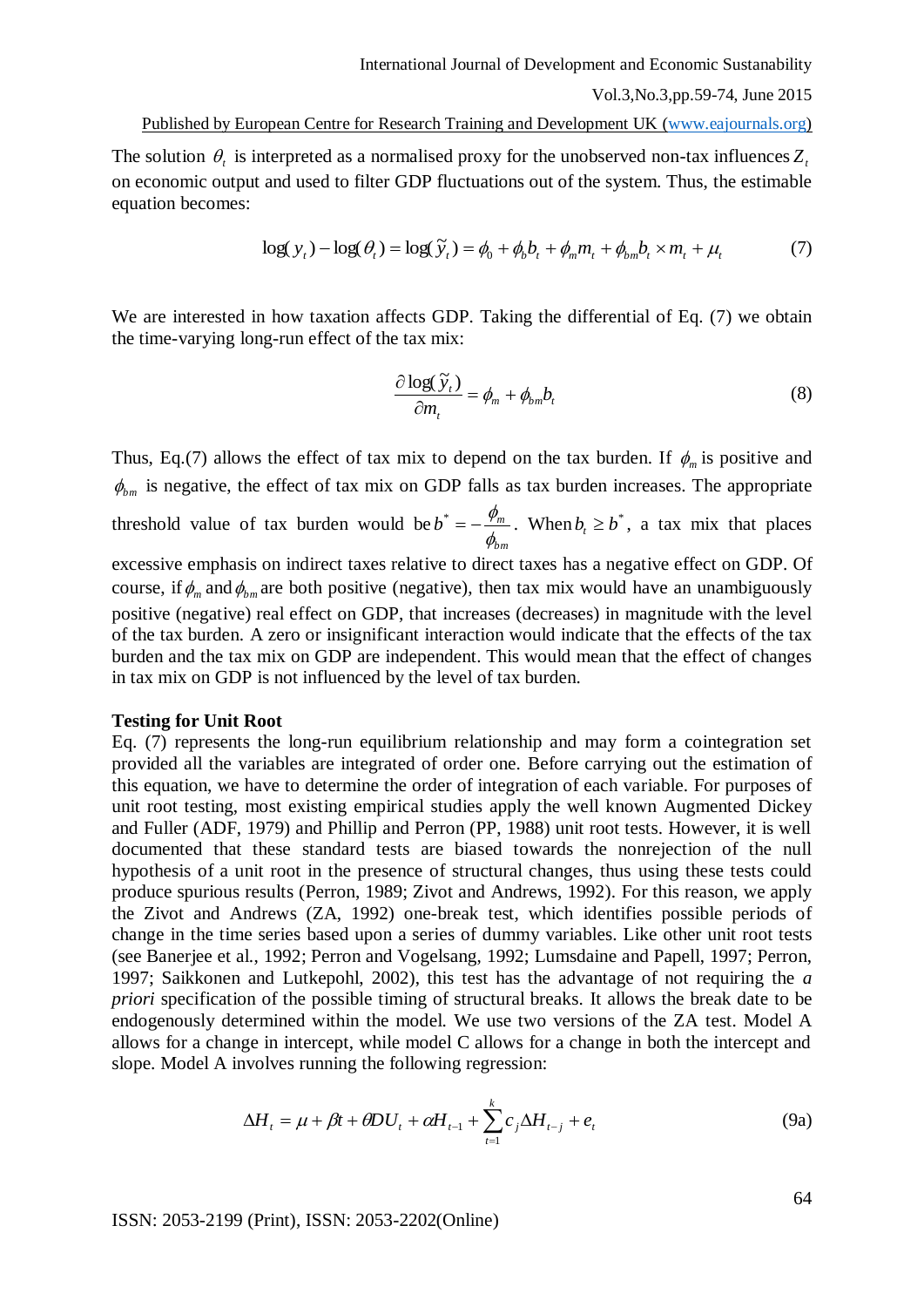Published by European Centre for Research Training and Development UK [\(www.eajournals.org\)](http://www.eajournals.org/) Model C takes the following form:

$$
\Delta H_t = \mu + \beta t + \theta D U_t + \gamma D T_t + \alpha H_{t-1} + \sum_{t=1}^k c_j \Delta H_{t-j} + e_t
$$
\n(9b)

where  $\Delta$  is the first difference operator,  $DU_t$  and  $DT_t$  are dummy variables for a mean shift and a trend shift defined as:  $DU_t = 1$  if  $t > T_b$  and 0 otherwise;  $DT_t = t - T_b$  if  $t > T_b$  and 0 otherwise. The *k* extra regressors are included to address the problem of autocorrelation in the error term  $e_t$ . A test of the unit root hypothesis has the null  $\alpha = 0$ . The alternative hypothesis is that the series  $H<sub>t</sub>$  is trend stationary with a structural break in the trend function. The searching for breakpoint  $(T_b)$  is performed by running a set of regressions and by choosing the breakpoint for which the *t*-statistic  $t_a$  for  $\alpha$  is minimized. The lag length *k* is selected using the general-to-specific approach proposed by Perron (1989), i.e. we use a critical value of 1.60 to determine the significance of the *t*-statistic on the last lag. Given that our sample size is relatively small (47 observations) we set  $k_{max}=4$ . Whilst asymptotic critical values are available for this test, Zivot and Andrews (1992) warn that with small sample sizes the distribution of the test statistic can deviate substantially from this asymptotic distribution. To circumvent this problem, they suggest a Monte Carlo method to calculate exact critical values (see Zivot and Andrews, 1992, p. 262). Following this methodology, we estimate an  $ARMA(p,q)$  model for each  $\Delta H_t$ , with p and q selected according to the Akaike Information Criterion (AIC). The implied ARMA process is then used as the data generating process for generation of 5000 sample specific series under the null hypothesis of a unit root with no structural break.

#### **Testing for Cointegration**

There exist several methods for testing for cointegration between two or more variables. The residual-based test of Engle and Granger (1987) and the system-based approach pioneered by Johansen (1988) are two widely used econometric tools for cointegration analysis. Although these approaches are well documented in the empirical literature, they are not immune to criticism. In particular, the power of these standard tests of cointegration may be substantially reduced when applied to series which experience structural change in their long-run cointegrating relationship. We therefore apply the Gregory and Hansen (1996,a,b) test for cointegration that allows for structural breaks in the cointegrating vector. Applying the similar approach by Zivot and Andrews (1992), the Authors revise the Engle and Granger model to consider the regime shift via residual-based cointegration technique. The technique is to test the null hypothesis of no cointegration against the alternative of cointegration with regime shifts in the trend as well as the slope coefficients. Gregory and Hansen (1996a, b) presented four models for testing cointegration:

Model C: Level shift: 
$$
z_t = \mu_1 + \mu_2 \varphi_t + \alpha x_t + e_t
$$
  
(10a)

Model C/T: Level shift with trend:  $z_t = \mu_1 + \mu_2 \varphi_t + \beta t + \alpha x_t + e_t$ (10b)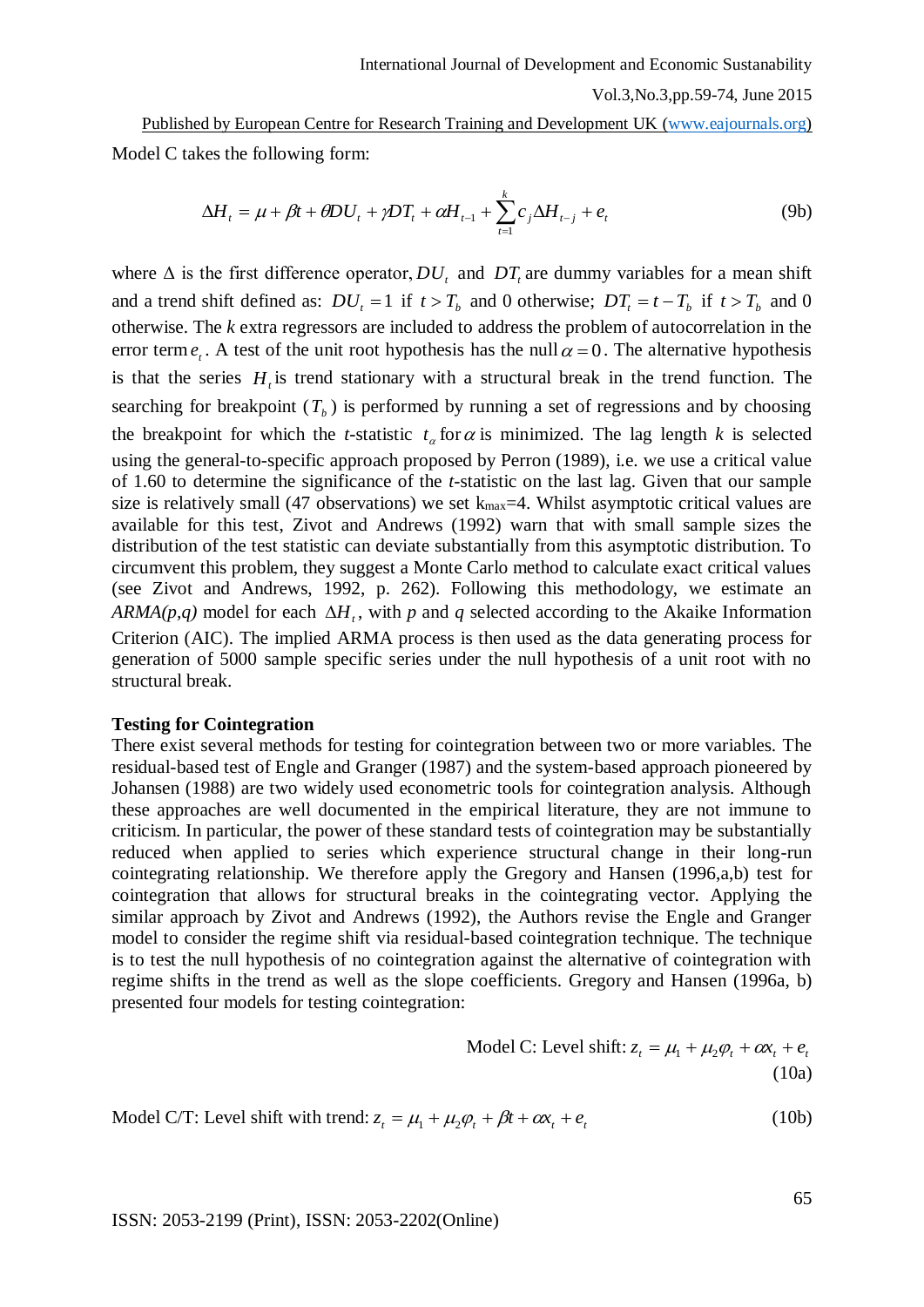Published by European Centre for Research Training and Development UK [\(www.eajournals.org\)](http://www.eajournals.org/)

Model C/S: Regime shift:  $z_t = \mu_1 + \mu_2 \varphi_t + \alpha_1 x_t + \alpha_2 \varphi_t x_t + e_t$ (10c)

Model C/S/T: Regime and Trend Shift:  $z_t = \mu_1 + \mu_2 \varphi_t + \beta_1 t + \beta_2 t \varphi_t + \alpha_1 x_t + \alpha_2 \varphi_t x_t + \varphi_t$ (10d)

where  $z_t$  is the dependent variable and  $x_t = (b_t, m_t, b_t \times m_t)$  the vector of regressors,  $\varphi_t$  is the dummy variable which introduces the structural change, and defined as  $\varphi_t = 0$  if  $t \leq \tau$ , and  $\varphi_t = 1$  otherwise;  $\tau$  denotes the timing of the change point. In the general model C/S/T,  $\mu_1$ ,  $\beta_1$  and  $\alpha_1$  represent the cointegrating coefficients before the regime shift, and  $\mu_2$ ,  $\beta_2$  and  $\alpha_2$ denote the changes in the coefficients at the time of the shift. As in Zivot and Andrews tests,  $\tau$  is determined using a grid search procedure, with all values in the central 70% of the sample being considered. For each value of  $\tau$ , the above models are estimated with the resulting residuals  $\hat{e}_i(\tau)$  saved and employed to compute the  $ADF(\tau)$  statistic. The break point is determined by finding the minimum values for the  $ADF(\tau)$  statistics across all possible breaks. Asymptotic critical values are provided in Gregory and Hansen (1996a, b).

#### **DATA AND EMPIRICAL RESULTS**

The data used for the empirical analysis are annual and cover the period from 1960 to 2006. Data on total tax revenues and its breakdown in direct and indirect taxes are obtained from the National Institute of Statistic and those on GDP are from 2010 world development indicators of the World Bank (WDI, 2010). Real GDP has been taken in index numbers by dividing each value by the maximum.

As explained earlier, before we proceed to cointegration tests, we have to test for the order of integration of the variables under consideration. This is to ensure that the variables used in the regressions are not subject to spurious correlation. Furthermore the Gregory and Hansen (1996) test is applicable for I(1) processes. To ascertain the order of integration of the series, we begin through applying the unit root tests of Dickey and Fuller (1979), Phillips and Perron (1988) and Elliott *et al.* (1996), denoted as ADF, PP and DF-GLS respectively. The DF-GLS test is a simple modification of the conventional augmented Dickey-Fuller (ADF) *t-*test as it applies generalized least squares (GLS) detrending prior to running the ADF test regression. Compared with the ADF tests, the test has the best overall performance in terms of sample size and power (Elliott *et al.*, 1996). The tests are applied to the level variables as well as to their first differences under the models with constant and with constant and trend. The results reported in Table 1 are mixed. ADF and PP tests suggest that  $m<sub>t</sub>$  is stationary in level whereas the DF-GLS test supports that it is not. Under the model with constant and trend, all tests indicate that  $\tilde{y}_t$  is stationary. With respect to  $b_t$ , the three tests unanimously indicate nonstationarity regardless of the model used for the test. However, when applied to the first differences of the series, all tests suggest stationarity.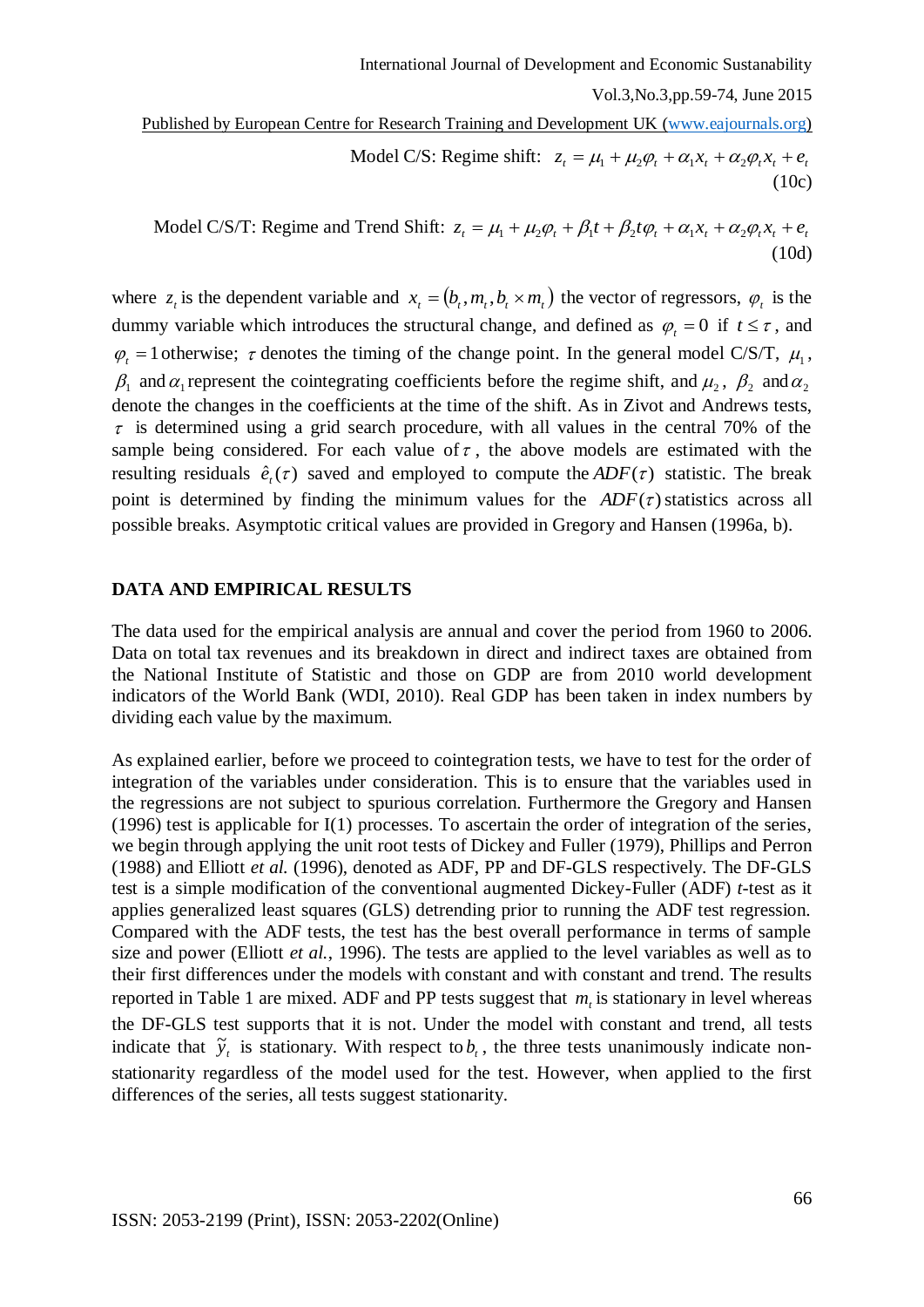| Level                 |                                                                               |                                  | First-difference                              |                                    |                                                                                                                                                                          |
|-----------------------|-------------------------------------------------------------------------------|----------------------------------|-----------------------------------------------|------------------------------------|--------------------------------------------------------------------------------------------------------------------------------------------------------------------------|
| <b>ADF</b>            | PP                                                                            | DF-                              | <b>ADF</b>                                    | <b>PP</b>                          | DF-GLS                                                                                                                                                                   |
|                       |                                                                               | <b>GLS</b>                       |                                               |                                    |                                                                                                                                                                          |
| Model I: drift and no |                                                                               |                                  |                                               |                                    |                                                                                                                                                                          |
|                       |                                                                               |                                  |                                               |                                    |                                                                                                                                                                          |
|                       |                                                                               |                                  |                                               |                                    | $-7.587$ <sup>*</sup>                                                                                                                                                    |
| $-1.892$              | $-1.567$                                                                      | $-1.938$                         | $-7.269$ <sup>*</sup>                         |                                    | $-6.958$ <sup>*</sup>                                                                                                                                                    |
| $-4.046*$             |                                                                               | $-0.587$                         |                                               |                                    | $-5.408*$                                                                                                                                                                |
|                       | $5.195*$                                                                      |                                  |                                               |                                    |                                                                                                                                                                          |
|                       |                                                                               |                                  |                                               |                                    |                                                                                                                                                                          |
|                       |                                                                               |                                  |                                               |                                    |                                                                                                                                                                          |
| $-4.286*$             |                                                                               | $-4.105*$                        |                                               |                                    | $-6.865$ *                                                                                                                                                               |
|                       | $4.277*$                                                                      |                                  |                                               |                                    |                                                                                                                                                                          |
| $-3.306$              | $-3.155$                                                                      | $-2.897$                         |                                               |                                    | $-7.033*$                                                                                                                                                                |
| $-3.977$ <sup>*</sup> |                                                                               | $-1.990$                         |                                               |                                    | $-6.734*$                                                                                                                                                                |
|                       | $4.672*$                                                                      |                                  |                                               |                                    |                                                                                                                                                                          |
|                       |                                                                               |                                  |                                               |                                    |                                                                                                                                                                          |
|                       |                                                                               |                                  |                                               |                                    | $-1.948$                                                                                                                                                                 |
|                       |                                                                               |                                  |                                               |                                    | $-3.190$                                                                                                                                                                 |
|                       | $-2.358$<br>Model II: drift and<br>Critical values 5%<br>$-2.926$<br>$-3.510$ | $-2.187$<br>$-2.926$<br>$-3.510$ | $-2.271$ <sup>*</sup><br>$-1.948$<br>$-3.190$ | $-7.290^*$<br>$-2.929$<br>$-3.515$ | $-22.265$ *<br>$-11.548$ <sup>*</sup><br>$-6.504^* -6.514^*$<br>$-7.213$ $-21.693$ $-21.693$<br>$-21.298^*$<br>$-7.359^*$<br>$-6.763^* -6.935^*$<br>$-2.928$<br>$-3.513$ |

**Table 1: Standard tests for unit root** 

The power of the standard unit root tests may be substantially reduced when applied to series which experience structural breaks. As before mentioned, Cote d'Ivoire experienced a series of tax reforms since 1960 in response to persistent budget deficits and low economic performance. These reforms have been intensified with the adoption of adjustment programmes in 1981, but also since 1994 with the adoption of convergence criteria<sup>4</sup>. Hence, there might be some possibility of structural breaks in the series originating from these events that can render unit root and cointegration tests biased. Therefore, the robustness of the results obtained from standard tests is checked by employing the ZA sequential one-break unit root test. The results are reported in Table 2. As can be seen, results indicate that all series exhibit behaviour consistent with unit root non-stationarity. Thus, the series  $\tilde{y}_t$  and  $m_t$  become non-stationary when a break is allowed. The fact that results for  $\tilde{y}_t$  and  $m_t$  are not consistent with those obtained from the ADF, PP and DF-GLS tests suggests that regime shifts in the series are highly significant. The significance of the estimated coefficients on the post-break constant dummy  $(\theta)$  or the post-break slope dummy  $(\gamma)$  provides evidence that at least one structural break in the intercept and slope has occurred during the sample period.

Notes: \*\* (\*) denotes rejection of the null hypothesis at the 10% (5%) level.

<sup>1</sup> <sup>4</sup> See footnote 2.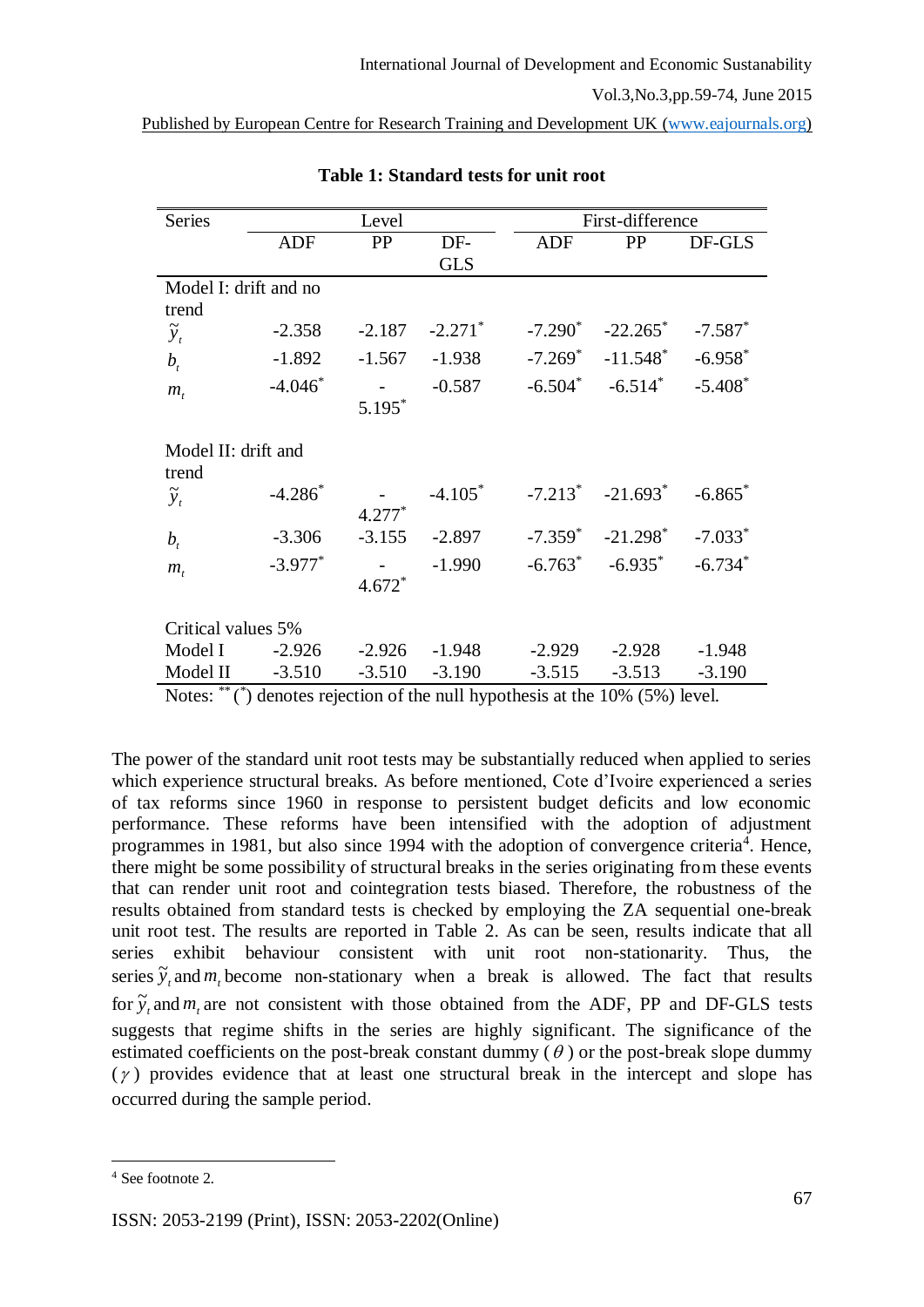|                       |                | GDP $(\tilde{y}_t)$ | Tax burden $(b, )$ |               |            | Tax mix $(m_t)$ |
|-----------------------|----------------|---------------------|--------------------|---------------|------------|-----------------|
| Coefficient           | Model          | Model C             | Model              | Model         | Model A    | Model C         |
| S                     | A              |                     | A                  | $\mathcal{C}$ |            |                 |
| Tb                    | 1988           | 1988                | 1987               | 1987          | 1990       | 1990            |
| $\alpha$              | $-0.904$       | $-0.967$            | $-0.548$           | $-0.906$      | $-0.378$   | $-0.373$        |
|                       | (−             | $(-6.352)$          | $(-4.820)$         | $(-6.152)$    | $(-4.524)$ | $(-4.128)$      |
|                       | 6.370)         |                     |                    |               |            |                 |
| $\beta$               | 0.001          | 0.0006              | 0.0001             | 0.0006        | $-0.037$   | $-0.036$        |
|                       | (0.968)        | (0.419)             | (0.337)            | (1.980)       | $(-2.609)$ | $(-2.181)$      |
| $\theta$              | 0.187          | 0.179               | $-0.028$           | $-0.037$      | 0.570      | 0.585           |
|                       | (4.012)        | (3.798)             | $(-3.341)$         | $(-4.248)$    | (1.983)    | (1.920)         |
| $\gamma$              |                | 0.004               |                    | $-0.002$      |            | 0.027           |
|                       |                | (1.121)             |                    | $(-2.630)$    |            | $(-0.163)$      |
| Lag length            | $\overline{0}$ | $\overline{0}$      | $\theta$           | $\theta$      | $\theta$   | $\Omega$        |
| (k)                   |                |                     |                    |               |            |                 |
|                       |                |                     |                    |               |            |                 |
| Exact critical values |                |                     |                    |               |            |                 |
| 1%                    | $-7.599$       | $-7.756$            | $-6.994$           | $-7.498$      | $-6.174$   | $-6.484$        |
| 5%                    | $-6.736$       | $-6.995$            | $-6.353$           | $-6.727$      | $-5.468$   | $-5.836$        |
| 10%                   | $-6.340$       | $-6.660$            | $-6.047$           | $-6.358$      | $-5.167$   | $-5.483$        |

Published by European Centre for Research Training and Development UK [\(www.eajournals.org\)](http://www.eajournals.org/)

**Table 2: Zivot and Andrews test for unit root**

*Note*: The null hypothesis is that the series is an integrated process without a break, the alternative hypothesis is that the series is stationary about a broken trend. The lag length *k* is selected using the general-to-specific approach proposed by Perron (1989) with a maximum lag length set equal to  $k_{max}=4$ . Critical values are calculated from simulation with 5000 replications following the procedure described in Zivot and Andrews (1992).

Given that all the variables are I(1), we can now proceed to testing for the presence of a longrun relationship between them. Before we test for cointegration with structural break, we test for parameter stability of the long-run relationship using the three statistics provided by Hansen (1992) — SupF, MeanF and L<sub>c</sub>—which have the null hypothesis that the parameters are stable. When calculated probability values are greater than 0.05 then the null hypothesis is accepted. Results reported in Table 3 reject the null hypothesis at the 5% level, implying instability of the long-run parameters in our model.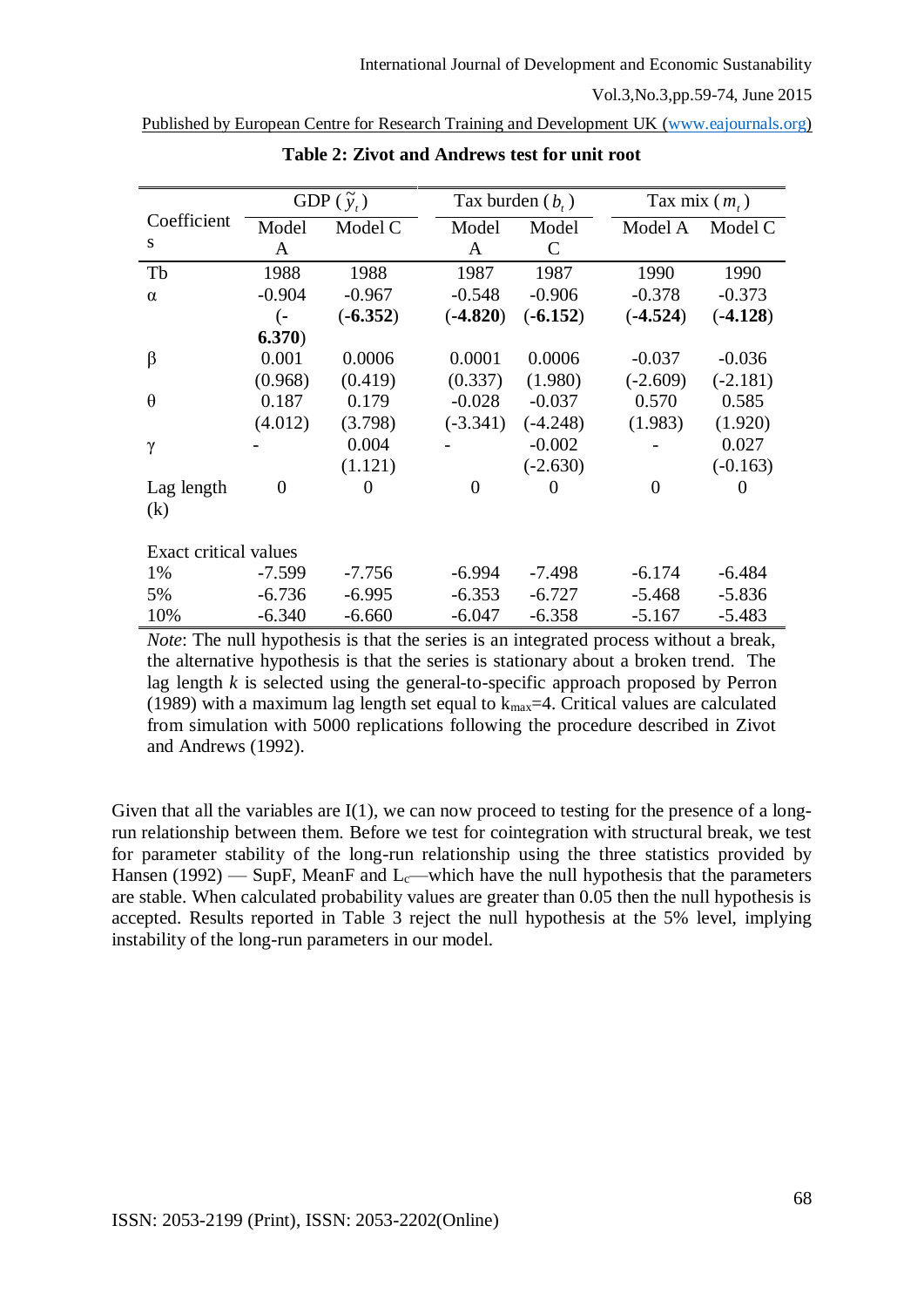| Published by European Centre for Research Training and Development UK (www.eajournals.org) |
|--------------------------------------------------------------------------------------------|
|--------------------------------------------------------------------------------------------|

| Test statistic | Model         |            |
|----------------|---------------|------------|
|                | Without trend | With trend |
| SupF           | 3332.339*     | 3917.115*  |
|                | (0.010)       | (0.010)    |
| MeanF          | 587.499*      | 769.910*   |
|                | (0.010)       | (0.010)    |
| LC             | 20.794*       | 24.422*    |
|                | (0.010)       | (0.010)    |

| Table 3: Hansen (1992) tests for parameter stability |  |
|------------------------------------------------------|--|
|                                                      |  |

Note: Figures in parentheses are *p*-values. \* denotes that the null hypothesis of parameter stability is rejected at the 5% level.

We apply the Gregory and Hansen test to accommodate a structural break in the long-run relationship. Results of Table 4 indicate that the no cointegration null hypothesis can be rejected under any of the four models. The break dates of 1989 and 1991 correspond with the dates of implementation of adjustment programmes in Cote d'Ivoire (see Kanbur (1990) and Demery (1994) for more detail on these programmes).

| Model                  | Test statistic<br>$ADF^*$ | Break point<br>Th | Critical<br>values |         |
|------------------------|---------------------------|-------------------|--------------------|---------|
|                        |                           |                   | 5%                 | 10%     |
| Level shift $(C)$      | $-5.654$ <sup>*</sup>     | 1989              | $-4.92$            | $-4.69$ |
| Level shift with trend | $-5.527$ <sup>*</sup>     | 1989              | $-5.29 -5.03$      |         |
| (C/T)                  |                           |                   |                    |         |
| Regime shift $(C/S)$   | $-7.861$ <sup>*</sup>     | 1991              | $-5.50$            | $-5.23$ |
| Regime and Trend Shift | $-8.046*$                 | 1991              | $-5.96 - 5.72$     |         |
| C/S/T                  |                           |                   |                    |         |

## **Table 4: Gregory and Hansen Cointegration Test Results**

*Note*: Critical values are obtained from Gregory and Hansen (1996a: 109) and Gregory and Hansen (1996b: 559).\* denotes that the null hypothesis of nocointegration is rejected at the 5% level.

Formal hypothesis testing in regard to the value of the cointegrating parameters cannot be directly carried out because the estimated standard errors are not consistent. For that reason, we use the three-step estimation procedure suggested by Engle and Yoo (1987) to correct the estimates and standard errors of the long-run relationship. Results are reported in Table 5. The long-run coefficient on the interaction term is negative and significant. This implies that while the effect of tax mix on GDP at low levels of tax burden is positive and significant, as tax burden increases, the effect of tax mix on GDP diminishes<sup>5</sup>. Also, the relation between

69 estimated long-run coefficient on tax mix (*m*) equal to 0.031+0.426=0.457 captures the effect of tax mix on

<u>.</u>

<sup>&</sup>lt;sup>5</sup> To help with the interpretation of these results, recall that we are interested in  $\frac{1}{2} \phi_m - \phi_m + \phi_{bm} b_n$ *t*  $\frac{t}{r} = \hat{\phi}_m + \hat{\phi}_{hm}b$ *m*  $\frac{\log(\widetilde{y}_t)}{2} = \hat{\phi}_m + \hat{\phi}_h$  $\widehat{o}$  $\frac{\partial \log(\widetilde{y}_t)}{\partial \widetilde{y}_t} = \hat{\phi}_m + \hat{\phi}_{hm} b_t$ . The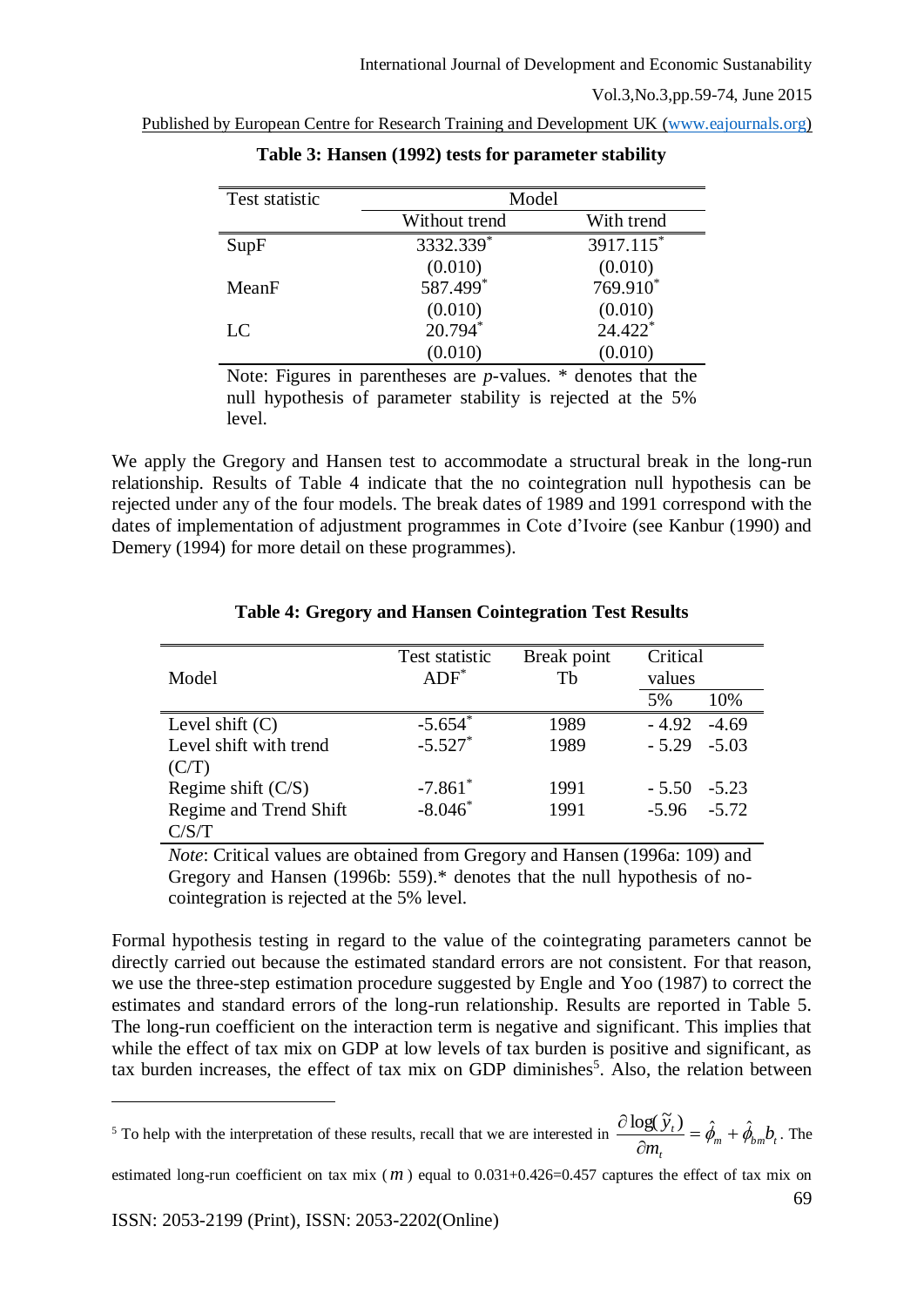tax burden and GDP is contingent on tax structure. The effect of tax burden on GDP decreases with the tax mix. Overall these findings provide evidence that what matters for growth is not only the level of taxes but also the way in which tax components are designed.

| Variable                                        | Coefficient | T-ratio  |
|-------------------------------------------------|-------------|----------|
| Constant                                        | $9.470*$    | 62.385   |
| $b_{i}$                                         | $-3.570^*$  | $-6.242$ |
| $m_{\scriptscriptstyle t}$                      | 0.031       | 1.140    |
| $b_{t} \times m_{t}$                            | $-0.293*$   | $-2.039$ |
| $Dum_{t}$                                       | $-1.394*$   | $-5.029$ |
| $b_{i} \times Dum_{i}$                          | $7.740*$    | 4.417    |
| $m_{\star} \times Dum_{\star}$                  | $0.426*$    | 5.991    |
| $b_{\iota} \times m_{\iota} \times Dum_{\iota}$ | $-2.304*$   | $-5.167$ |
|                                                 |             |          |
| Log Likelihood                                  | 114.672     |          |
| $R^2$ Adjusted                                  | 0.971       |          |
| <b>AIC</b>                                      | $-4.539$    |          |
| DW statistic                                    | 2.287       |          |

**Table 5: OLS parameter estimates and summary statistics**

Note: \* denotes statistical significance at 5%.

Table 6 presents the range of computed growth elasticities with respect to the tax burden and the tax mix. The tax burden elasticity is negative in every year and has a mean value of – 4.547 implying that each 1 percentage point increase in the tax burden leads to a 4.547% decrease in real GDP. The elasticity of economic output with respect to the tax mix has a mean value of -0.003, implying that a 5 percentage point increase in the tax mix will result in a 0.015% decrease in real GDP. Thus, over the period, increases in the tax burden have been much more damaging than have increases in the tax mix.

| <b>Statistic</b> | Tax burden | Tax mix $(I/D)$ |
|------------------|------------|-----------------|
| Mean             | -4.547     | $-0.003$        |
| Median           | $-4.568$   | $-0.025$        |
| Minimum          | $-7.227$   | $-0.052$        |
| Maximum          | $-1.974$   | 0.088           |

To get an estimate of how important the tax structure has been in enhancing the growth effects of tax burden, one can ask the hypothetical question of how much a one standard deviation decrease in the tax mix would enhance real GDP, holding constant the mean level

<u>.</u>

GDP when tax burden approaches zero, while the coefficient on the interaction term (-0.293-2.304=-2.597) is capturing the degree that the effect of tax mix (held constant) changes as tax burden (not constant) moves away from zero.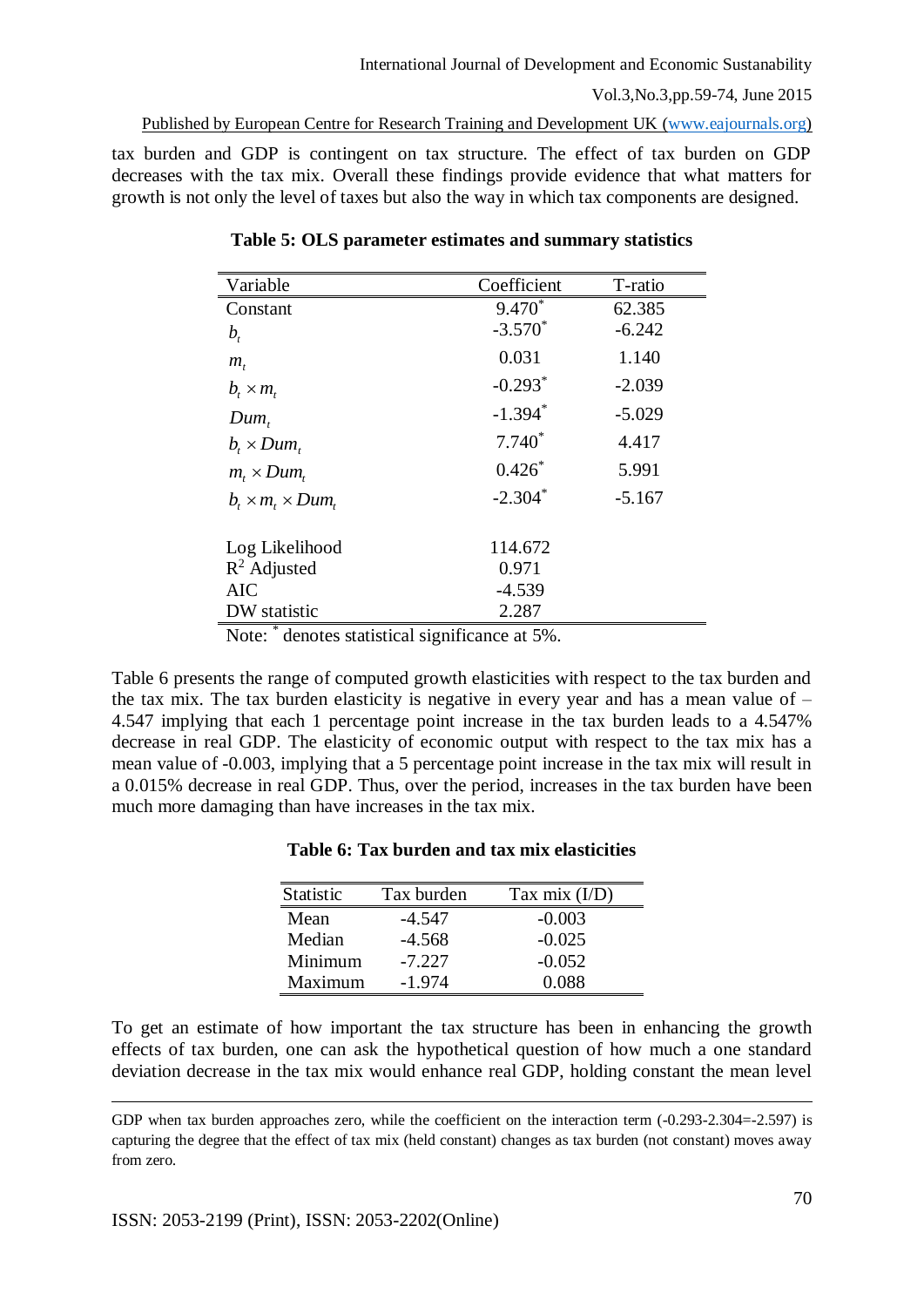## Published by European Centre for Research Training and Development UK [\(www.eajournals.org\)](http://www.eajournals.org/)

of tax burden in the sample<sup>6</sup>. It turns out that adopting tax mixes that place more emphasis on direct taxes relative to indirect taxes would allow the economy to experience a 4% increase in real output, where the net effect being measured is  $\phi_m \times \sigma_m + \phi_{bm} \times mean(b_t) \times \sigma_m$ . Considering the mean level of tax burden in the sample (18.68% of GDP), our estimates suggest that a decrease from the average to the minimum level of the tax mix in the sample corresponds to a  $4.4\%$  increase in GDP<sup>7</sup>. We can derive the threshold value of tax burden that allows the effect of tax mix to shift. Taking differentiation of the estimated equation with respect to the tax mix,  $m_t$ , and solving for  $b_t$  yields  $b^* = 17.542\%$ . For  $b_t \le 17.542\%$  the growth effect of tax mix is positive with an average elasticity of 0.051, while for  $b<sub>t</sub> > 17.542\%$  the tax mix elasticity is -0.028. This suggests that up to a tax burden of 17.572%, increased indirect tax'share in total tax revenue has a growth-enhancing effect, but beyond this level increased indirect tax relative to direct tax has a negative externality on the economic activity. It is worth noting that the threshold value found here is very close to the level of 17% recommended by the West African Economic and Monetary Union. The actual tax burden is 15.05%, nearly 20% beneath the period mean observed value. The actual tax mix is 2.32, some 38% beneath the period mean value. Holding constant the actual level of tax burden, a shift from direct to indirect taxes will lead to higher levels of output. A one-off shift from the actual tax structure to a tax burden exceeding 17.54% would reduce the level of GDP unless the tax mix increases sufficiently to offset the adverse effect.

## **CONCLUSION**

<u>.</u>

This study examines the long-run effect of the structure of taxes on aggregate economic activity in Cote d'Ivoire over the period 1960 to 2006. Prior to estimation, the analytical framework captures the influence of non-tax variables on output through Data Envelopment Analysis. The existence of a cointegration relationship between real GDP, tax burden and tax mix has been detected following the residual-based test of Gregory and Hansen (1996). The results reveal that tax policy has not been pro-growth over the sample period. Tax burden and tax mix are negatively associated with output, with tax burden having a much greater adverse effect on GDP than has a tax mix that places an excessive emphasis on indirect taxes. This suggests that any negative effect from an increase in the share of indirect taxes should be more than offset by the positive effect associated with a reduction in the overall tax burden. The effect of the tax mix on GDP is contingent on the level of the tax burden and diminishes as tax burden increases. The estimates also suggest that up to a threshold level of tax burden of 17.57%, increased direct taxation relative to indirect taxation is associated with decreased output. But beyond this threshold a move from indirect to direct taxes is likely to lead to higher levels of output.

These findings provide evidence that tax structure matters for long-run level of real GDP. They show that reducing the overall tax burden is a more potent way of enhancing economic output than is fine-tuning the share of indirect taxes in total tax revenue. More output can be produced without increasing the tax burden. Thus, holding constant the actual tax burden at its level of 15%, a shift from direct to indirect taxes will increase the level of aggregate output. As tax policy has not been growth-promoting, government should try to return taxes

<sup>6</sup> The mean value for tax burden is 18.68% in the sample. The standard deviation of tax mix is equal to 1.44.

<sup>7</sup> The mean observed tax mix for the period is 3.815 (a tax mix comprised of 21% direct tax and 79% indirect tax) and the minimum value is 2.22 (a tax mix comprised of 31% direct tax and 69% indirect tax).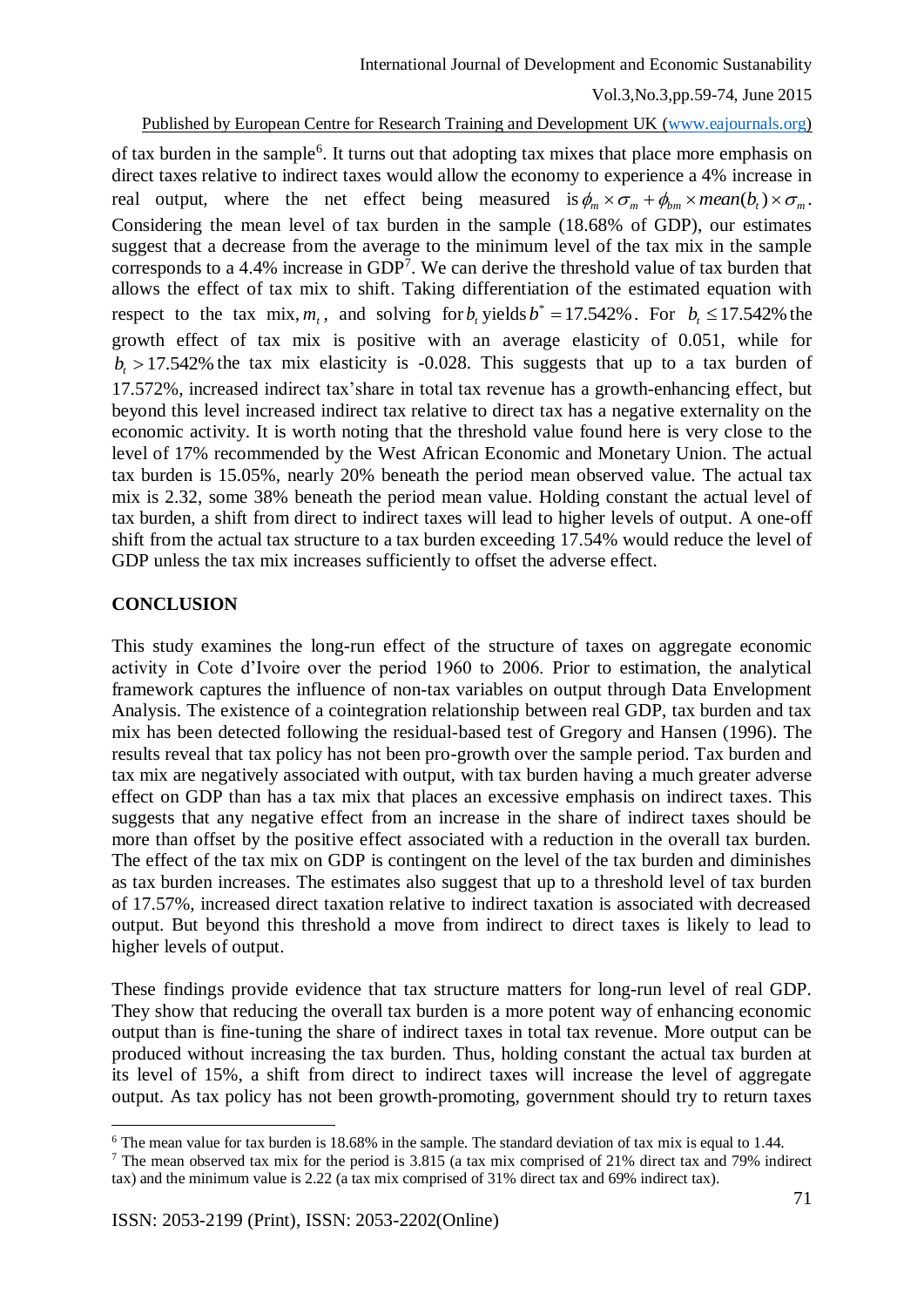International Journal of Development and Economic Sustanability

Vol.3,No.3,pp.59-74, June 2015

Published by European Centre for Research Training and Development UK [\(www.eajournals.org\)](http://www.eajournals.org/)

back to the economy in an efficient manner so that they contribute to enhance economic growth and expand the tax base.

### **REFERENCES**

- Arnold, J. (2008), "Do Tax Structures Affect Aggregate Economic Growth? Empirical Evidence from A Panel of OECD Countries", *OECD Economics Department Working Papers* No. 643.
- Banerjee, A., Lumsdaine, R. L., Stock, J.H. (1992), "Recursive and Sequential Tests of the Unit Root and Trend-Break Hypothesis: Theory and International Evidence", *Journal of Business and Economic Statistics*, 10: 271-287.
- Barro, R. J. (1990), "Government Spending in a Simple Model of Endogenous Growth," *Journal of Political Economy,* 98(5): S103-S125.
- BCEAO (2006). Statistics Yearbook 2006. Central Bank of West African States.
- Blanchard, O. J., Perotti, R. (2002), "An Empirical Characterization of the Dynamic Effects of Changes in Government Spending and Taxes on Output", *Quarterly Journal of Economics,* 117(4):1329-1368.
- Bleaney, M., Kneller, R., Gemmell, N. (2001), "Testing the Endogenous Growth Model: Public Expenditure, Taxation, and Growth over the Lung-Run", *Canadian Journal of Economics*, 34(1), 36-57.
- Cashin, P. (1995), Government Spending, Taxes, and Economic Growth, IMF Staff Papers 42, No. 2.
- Charnes, A., Cooper, W. W., Lewin, A. Y., Seiford, L. M. (1994), *Data envelopment Analysis: Theory, Methodology, and Applications*. Boston: Kluwer.
- Demery, L. (1994), *Côte d'Ivoire: Fettered Adjustment* , in Husain I. and Faruqee R. (Eds), *Adjustment in Africa: Lessons from Country Case Studies*, The World Bank, Washington, D.C., Chapter 3: 72-141.
- Dickey, D. A., Fuller, W. A. (1979), "Distribution of the Estimators for Autoregressive Time Series with a Unit Root", *Journal of the American Statistical Association*, 74(366): 427-431.
- Direction Générale des Impôts (2007), *Code Général des Impôts, Livre de procédures fiscales, Autres textes fiscaux*. République de Côte d'Ivoire.
- Elliott, G., Rothenberg, T. J., Stock, J. H. (1996), "Efficient Tests for an Autoregressive Unit Root", *Econometrica*, 64(4): 813-836.
- Engen, E. M., Skinner, J. (1992), *Fiscal Policy and Economic Growth*, *NBER Working Paper* No 4223, Cambridge, MA: National Bureau of Economic Research.
- Engen, E.M., Skinner, J. (1996), "Taxation and Economic Growth", *National Tax Journal*, 49(4): 617-642.
- Engle, R. F., Yoo, B. S. (1987), "Forecasting and Testing in Cointegrated Systems", *Journal of Econometrics* 35(1): 43-59.
- Fölster, S., Henrekson, M. (2001), "Growth Effects of Government Expenditure and Taxation in Rich Countries", *European Economic Review*, 45 (8): 1501-1520.
- Gregory, A., Hansen, B. E. (1996a), "Residual Based Tests for Cointegration in Models with Regime Shifts", *Journal of Econometrics* 70: 99-126.
- Gregory, A., Hansen, B. E. (1996b), "Tests for Cointegration in Models with Regime and Trend Shifts", *Oxford Bulletin of Economics and Statistics* 58: 555-60.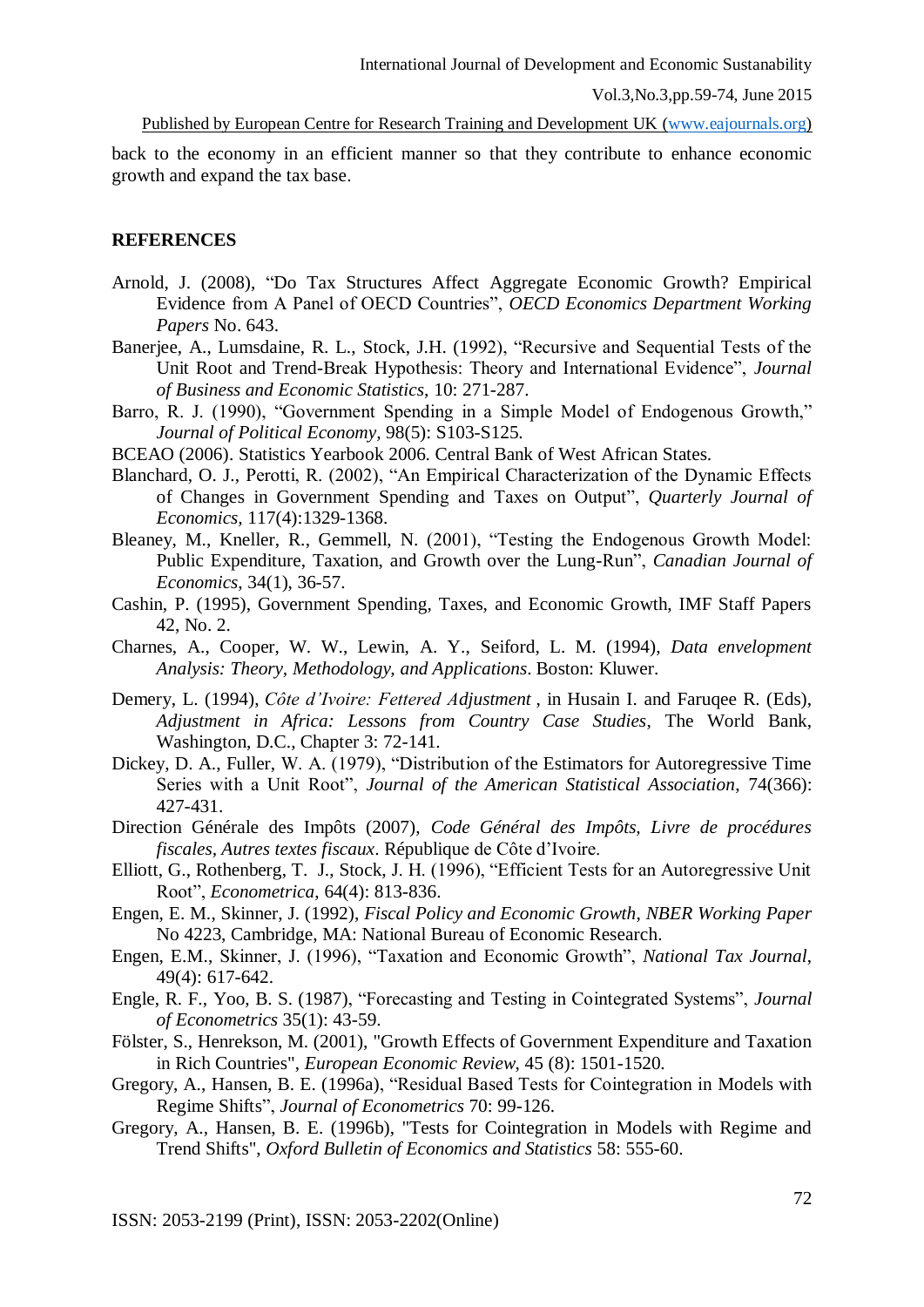- Hansen, B. E. (1992), "Tests for Parameter Instability in Regressions with I(1) Processes", *Journal of Business and Economic Statistics*, 10:321-335.
- Kanbur, R. (1990), *La pauvreté et les Dimensions Sociales de l'Ajustement Structurel en Côte d'Ivoire* , Document de Travail N° 2, Banque Mondiale : Washington, D.C.
- Karras, G., Furceri, G. (2009), "Taxes and Growth in Europe", *South-Eastern Europe Journal of Economics,* 2:181-204.
- Katz, C. J., Mahler, V. A., Franz, M. G. (1983), "The Impact of Taxes on Growth and Distribution in Developed Capitalist Countries: A Cross-National Study", *The American Political Science Review,* 77(4): 871-886.
- Kim, S. J. (1998), "Growth Effect of Taxes in an Endogenous Growth Model: To What Extent do Taxes Affect Economic Growth?" *Journal of Economic Dynamics and Control*, 23(1): 125-158.
- Kneller, R., Bleaney, M., Gemmell, N. (1999), "Fiscal Policy and Growth: Evidence from OECD Countries", *Journal of Public Economics*, 74(2): 171-90.
- Koester, R. B., Kormendi, R. C. (1989), "Taxation, Aggregate Activity and Economic Growth: Cross-Country Evidence on Some Supply-Side Hypotheses", *Economic Inquiry*, 27(3):367-386.
- Kormendi, R. C., Meguire, P. C. (1995), "Macroeconomic Determinants of Growth", *Journal of Monetary Economics*, 16:141-163.
- Lucas, R. E. (1988), "On the Mechanics of Economic Development", *Journal of Monetary Economics*, 22(1): 3-42.
- Lumsdaine, R. L., Papell, D. H. (1997), "Multiple Trend Breaks and the Unit Root Hypothesis", *Review of Economics and Statistics*, 79 (2): 212-218.
- Mendoza, E., Milesi-Ferretti, G., Asea, P. (1997), "On the Effectiveness of Tax Policy in altering Long-run Growth: Harberger's Superneutrality Conjecture", *Journal of Public Economics,* 66 (1): 99–126.
- Myles, G. D. (2000), "Taxation and Economic Growth", *Fiscal Studies*, 21(1): 141-168.
- Perron, P. (1997), "Further Evidence on Breaking Trend Functions in Macroeconomic Variables, *Journal of Econometrics*, 80 (2):355-385.
- Perron, P. (1989), "The Great Crash, the Oil Price Shock, and the Unit Root Hypothesis," *Econometrica*, 57(6): 1361-1401.
- Perron, P., Vogelsang, T. J. (1992), "Nonstationarity and Level Shifts with an Application to Purchasing Power Parity", *Journal of Business and Economic Statistics*, 10: 301-320.
- Phillips, P. C. B., Perron, P. (1988), "Testing for a Unit Root in a Time Series Regression", *Biometrika*, 75(2): 335-346.
- Ramanathan, R. (2003), *An Introduction to Data Envelopment Analysis: A Tool for Performance Measurement,* Sage Publishing.
- Ray, S. (2004), *Data Envelopment Analysis: Theory and Techniques for Economics and Operations Research*, Cambridge University Press.
- Saikkonen, P., Lutkepohl, H. (2002), "Testing for a Unit Root in a Time Series with a Level Sift at Unknown Time," *Econometric Theory,* 18(2): 313–348.
- Skinner, J. (1987), Taxation and Output Growth: Evidence from African Countries, NBER Working Paper No, 2335, Cambridge, MA: National Bureau of Economic Research.
- Slemrod, J. (1995), "What do Cross-country Studies Teach about Government Involvement, Prosperity, and Economic Growth? *Brookings Papers on Economic Activity* 2: 373- 431.
- Solow, R. M. (1956), "A Contribution to the Theory of Economic Growth", *Quarterly Journal of Economics*, 71 (1): 65–94.

ISSN: 2053-2199 (Print), ISSN: 2053-2202(Online)